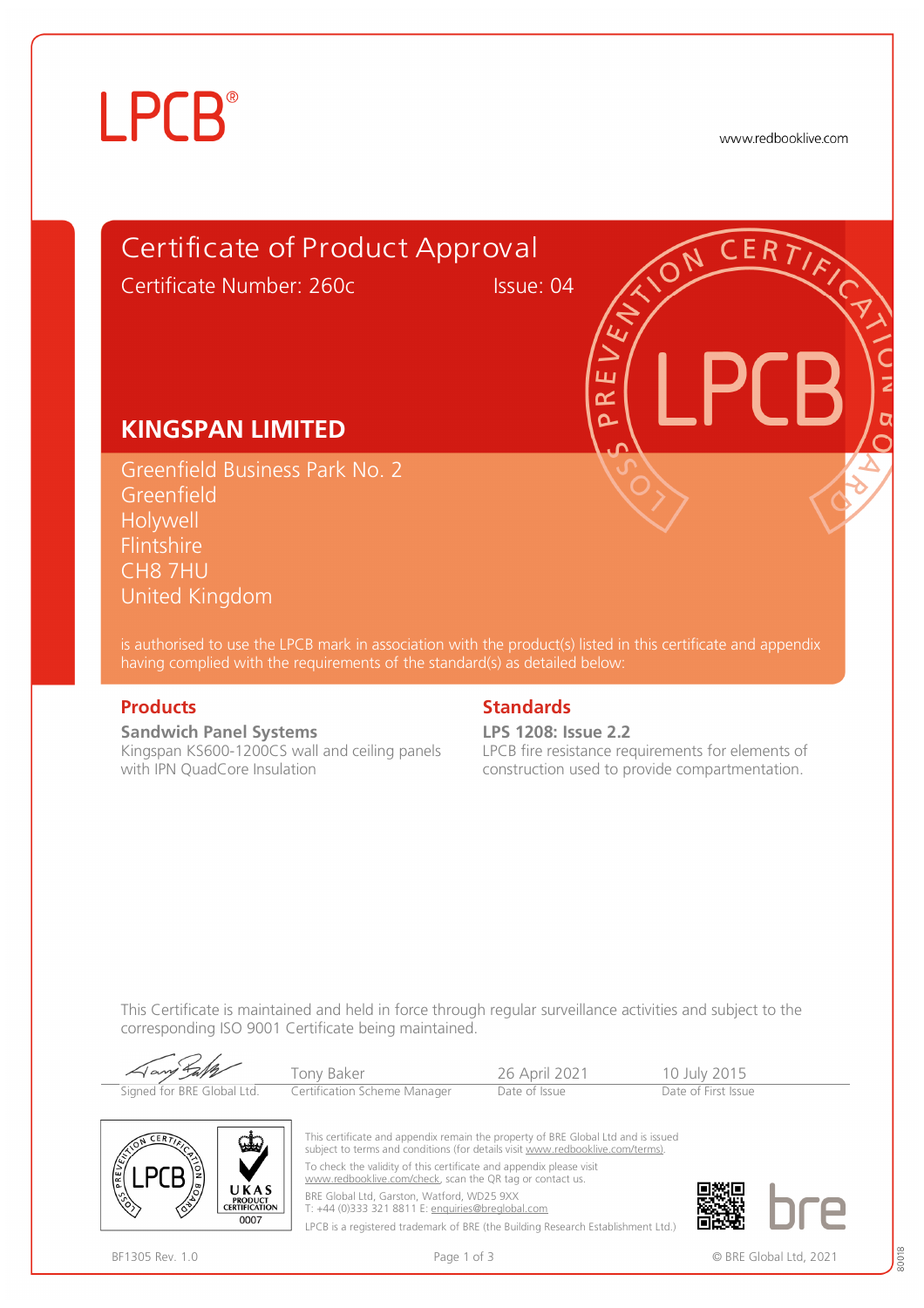### **LPCB**®

### Appendix to Certificate No: 260c Issue: 04 **KINGSPAN LIMITED**

| Product<br>Name                                                           | Specification<br>Thickness (mm) | Maximum<br>Unsupported<br>Span<br>(m) | <b>Wall Panel</b><br>Orientation<br>(H/N)<br>(note 1) | Fire<br>Resistance<br>(min)<br>Integrity /<br>Insulation | Grade       | Core<br>Material     | <b>LPCB</b><br>Ref. No. |
|---------------------------------------------------------------------------|---------------------------------|---------------------------------------|-------------------------------------------------------|----------------------------------------------------------|-------------|----------------------|-------------------------|
| Kingspan<br><sup>IPN</sup> QuadCore<br><b>KS1100CS</b><br>(wall panel)    | $100 - 220$                     | 4.00                                  | $\vee$                                                | 128/30                                                   | <b>FR30</b> | Hybrid<br>insulation | 279d/01                 |
| Kingspan<br><sup>IPN</sup> QuadCore<br><b>KS1100CS</b><br>(ceiling panel) | $100 - 220$                     | 3.00                                  |                                                       | 43/34                                                    | <b>FR30</b> | Hybrid<br>insulation | 279d/02                 |
| Kingspan<br><sup>IPN</sup> QuadCore<br>KS600-<br>1200CS<br>(wall panel)   | $125 - 220$                     | 7.50                                  | $\bigvee$                                             | 30/30                                                    | <b>FR30</b> | Hybrid<br>insulation | 279d/03                 |
| Kingspan<br>IPN QuadCore<br><b>KS1100CS</b><br>(ceiling panel)            | $125 - 220$                     | 3.00                                  |                                                       | 57/49                                                    | <b>FR30</b> | Hybrid<br>insulation | 279d/04                 |
| Kingspan<br><sup>IPN</sup> QuadCore<br>KS600 -<br>1200CS<br>(wall panel)  | $175 - 220$                     | 7.50                                  | $\bigvee$                                             | 180/60                                                   | <b>FR60</b> | Hybrid<br>insulation | 279d/05                 |
| Kingspan<br>IPN QuadCore<br>KS600 -<br>1200CS                             | $100 - 220$                     | 4.00                                  | $\vee$                                                | 45/39                                                    | <b>FR30</b> | Hybrid<br>insulation | 279d/06                 |

This Certificate is maintained and held in force through regular surveillance activities and subject to the corresponding ISO 9001 Certificate being maintained.





This certificate and appendix remain the property of BRE Global Ltd and is issued subject to terms and conditions (for details visit [www.redbooklive.com/terms\)](http://www.redbooklive.com/terms)). To check the validity of this certificate and appendix please visit

[www.redbooklive.com/check,](http://www.redbooklive.com/check) scan the QR tag or contact us.

BRE Global Ltd, Garston, Watford, WD25 9XX

T: +44 (0)333 321 8811 E: [enquiries@breglobal.com](mailto:enquiries@breglobal.com) LPCB is a registered trademark of BRE (the Building Research Establishment Ltd.)



80018